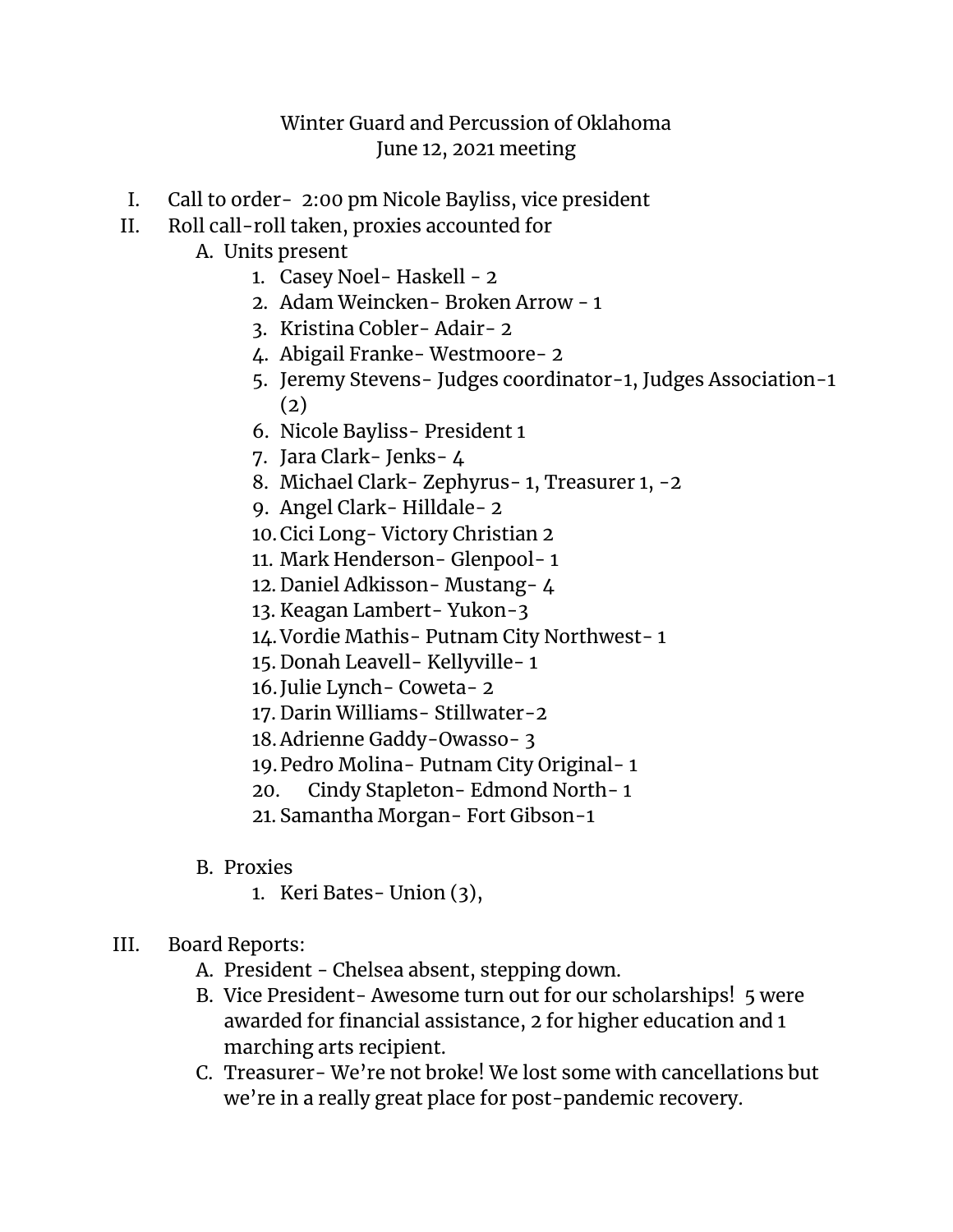- D. Secretary- We got really good feedback from the post-season surveys. We are looking at ways to incorporate your ideas and suggestions.
- E. Judges' Coordinator- Judge's that traveled here mentioned in-competitive pay issues. As we continue growing we need to look at ways to be more competitive.
- F. Percussion Coordinator- HAPPY NEWS! Oklahoma was WELL represented at WGI Worlds this year! Resistance made IO Finals and placed 11th, BA made finals in SW and placed 7th!
- G. Director of Education- We had a very successful spin clinic this morning! Looking at doing another one, Sunday, November 13th at Yukon High School. \* Critique: We will host a spin clinic and Critique training on Sunday, November 13th at Yukon High School. If you want to participate in Critique this year you must attend the Critique training (either in person or via zoom.)
- H. Contest Director- Kyle will offer announcer pre-recordings for unit introductions. All Championships bids will be due August 31st.

## IV. Old Business

A. Pandemic Procedures will be archived, we will return to normal operations.

## V. New Business

- A. Officer elections:
	- a. Vice President-nominees: Keri Bates (nom by Jeremy Stevens) Keagan Lambert (by Vordie Matthis, declined)
	- b. Secretary- nominees: Casey Noel (nom by Keri Bates)
	- c. Director of Education-nominees: Jara Clark (nom by Nicole Bayliss)
	- d. Parliamentarian Appointment (as needed) Sandra Coleman
	- e. Marketing Director(s) Appointment (as needed) Keagan Lambert and Cici Long.
- B. Contest Schedule for 2021 (TBA)
	- a. Preview Show- January 21st (we will have more information on the format in September.) We will have mix of local and regional judges. Instructors will have the opportunity to interact with the judges for early feedback for the upcoming season.
	- b. Start the last weekend of January and go to the first weekend of April excluding March 11.
		- i. First Trimester: Jan 28, Feb 4